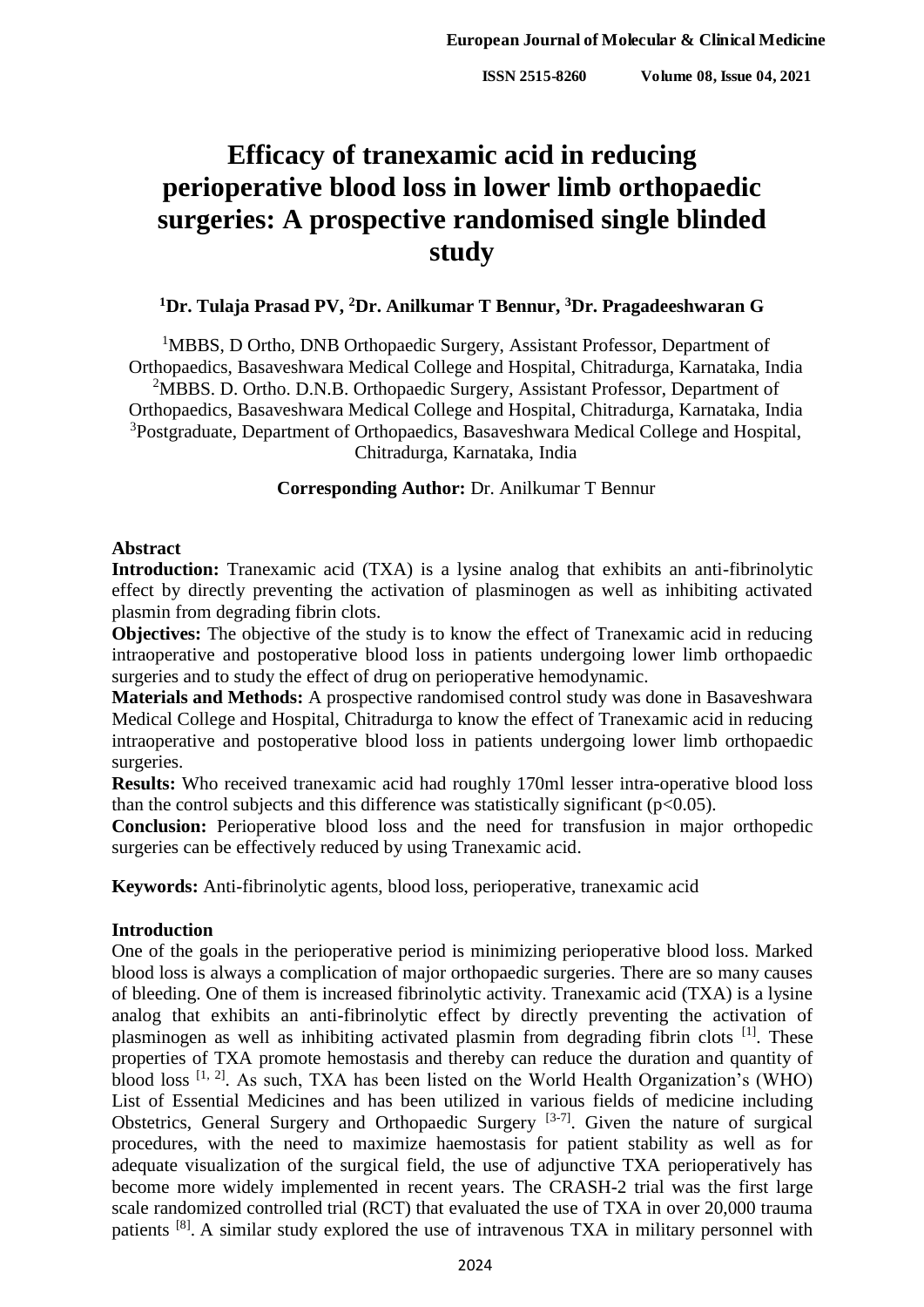#### **ISSN 2515-8260 Volume 08, Issue 04, 2021**

combat injuries (MATTERs study) and noted that those receiving TXA had lower mortality particularly in patients that necessitated large quantities of blood transfusions <sup>[9]</sup>. The promising results from these studies have prompted greater utilization of the drug and stimulated further investigations to better elucidate the role of TXA in surgical practice.

## **Methodology**

A prospective randomised control study was done in Basaveshwara Medical College and Hospital, Chitradurga to know the effect of Tranexamic acid in reducing intraoperative and postoperative blood loss in patients undergoing lower limb orthopaedic surgeries. The objective of the study is to know the effect of Tranexamic acid in reducing intraoperative and postoperative blood loss in patients undergoing lower limb orthopaedic surgeries and to study the effect of drug on perioperative hemodynamic.

A total of sixty patients belonging to ASA physical status 1 and 2 were randomly divided into two groups. Patients in Group A received Tranexamic acid 10mg/kg loading dose followed by continuous infusion of 1mg/kg/hr. Patients in Group B received normal saline as placebo. Intraoperative and postoperative blood loss, hemodynamics are monitored and documented. Postoperative monitoring was done upto 24hrs.

### **Inclusion criteria**

- **i) Age:** 18 years to 70 yrs
- **ii) ASA:** I,II
- **iii) Surgery:** Elective

#### **Exclusion criteria**

- i) Known allergy to tranexamic acid.
- ii) History/evidence of coagulopathy and bleeding disorder.
- iii) Renal dysfunction.

All the data was initially entered to Microsoft Excel 2010 and later these spreadsheets were used for analysis. Statistical analysis was done using SPSS version 20.0. Descriptive statistics were calculated as frequency, percentage, mean and standard deviation. Descriptive data were represented using various tables, graphs, diagrams etc. For all the statistical tests of significance, p value of  $\leq 0.05$  was considered to reject the null hypothesis.

#### **Results**

**Table 1:** Age Distribution of the Study Population (N=60)

| Age group       | Tranexamic acid group N $(\%)$ Control group N $(\%)$ Total N $(\%)$ |         |        |
|-----------------|----------------------------------------------------------------------|---------|--------|
| $21 - 30$ years | ) (30)                                                               | 8 (26.7 | (28.3) |
| $31 - 40$ years | ) (30)                                                               | (30)    | 18 (30 |
| $41 - 50$ years | (13.3)                                                               | 5 (20)  | 16.    |

| $51 - 60$ years           | 4(13.3)           | (3.3              | 5(8.3)    |
|---------------------------|-------------------|-------------------|-----------|
| $61$ to 70 years          | 4 (13.3)          | 6(20)             | 10 (16.7) |
| Total                     | 30 (100)          | 30(100)           | 60(100)   |
| Mean age (Mean $\pm$ S.D) | $41.87 \pm 14.38$ | $41.93 \pm 15.61$ |           |

**Table 2:** Gender distribution of the study population (N=60)

|        | Gender Tranexamic acid group N $(\%)$ Control group N $(\%)$ Total N $(\%)$ |          |           |
|--------|-----------------------------------------------------------------------------|----------|-----------|
| Male   | 25(83.3)                                                                    | 27 (90)  | 52 (86.7) |
| Female | 5(16.7)                                                                     | 3(10)    | 8 (13.3)  |
| Total  | 30(100)                                                                     | 30 (100) | 60(100)   |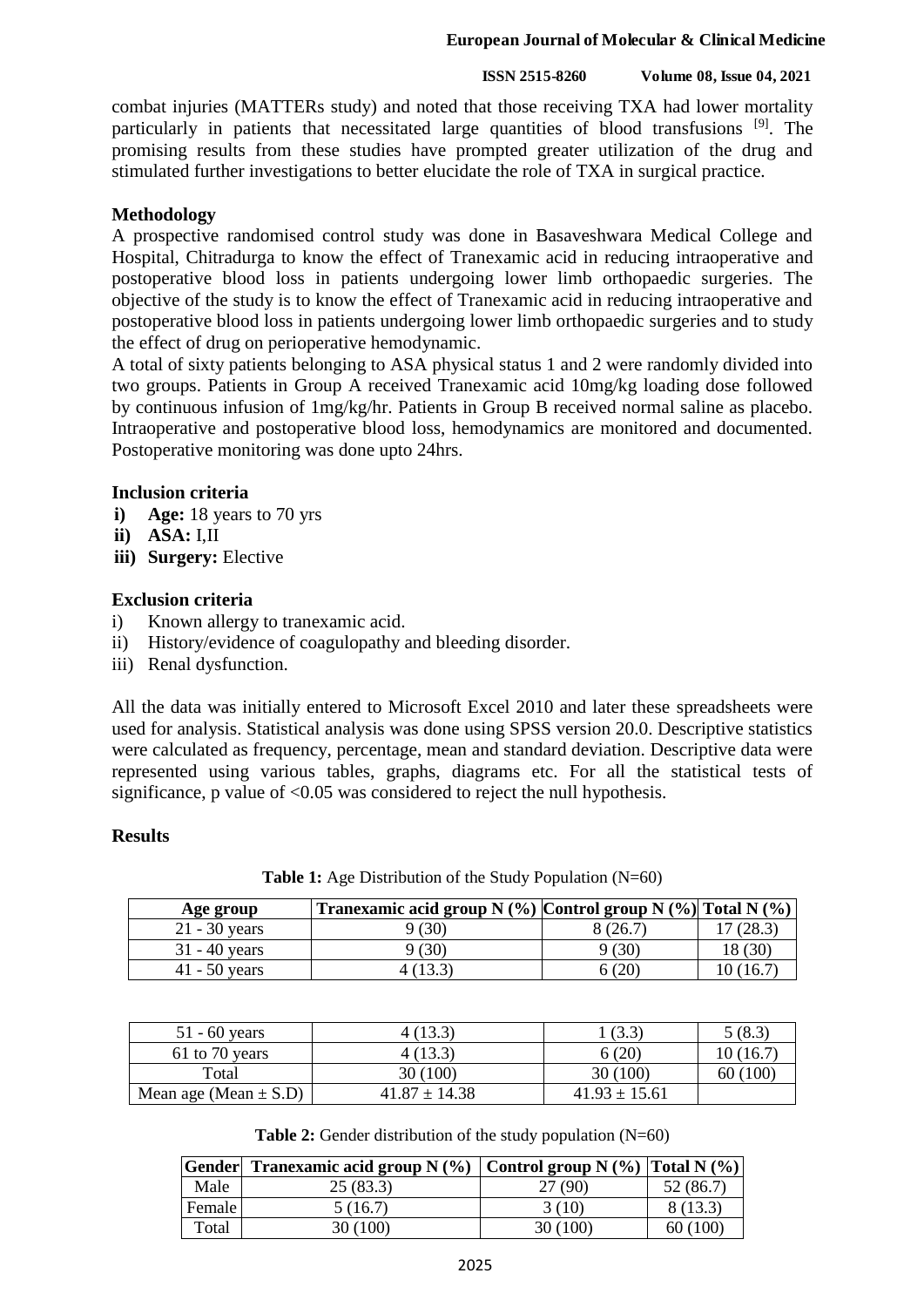**ISSN 2515-8260 Volume 08, Issue 04, 2021**

**Table 3:** Distribution of the Study Subjects According to American Society of Anesthesiologist (ASA) Grading (N=60)

|          | ASA gradingTranexamic acid group N (%) Control Group N (%) Total N (%) |          |           |
|----------|------------------------------------------------------------------------|----------|-----------|
| Grade I  | 19(63.3)                                                               | 15(50)   | 34 (56.7) |
| Grade II | 11 (36.7)                                                              | 15(50)   | 26(43.3)  |
| Total    | 30 (100)                                                               | 30 (100) | 60(100)   |

**Table 4:** Comparison of Pre-Operative Hemoglobin Levels Among Subjects in Tranexamic Acid Group and the Control Group (N=60)

| Group           |       |      |       | Mean Hb Std. Deviation p value 95% confidence interval |
|-----------------|-------|------|-------|--------------------------------------------------------|
| Tranexamic acid | 11.92 | 0.97 | 0.743 |                                                        |
| Control group   | 12.00 | 0.82 |       | $-0.543$ to $0.390$                                    |

The mean pre-operative haemoglobin level in tranexamic acid group is 11.92 and in control group is 12.00.

**Table 5:** Distribution of the Study Subjects According to Indication for Surgery (N=60)

| <b>Diagnosis</b>                  | Tranexamic acid group Control group |          | <b>Total</b> |
|-----------------------------------|-------------------------------------|----------|--------------|
|                                   | N(%                                 | N(%)     | (% )         |
| Supracondylar fracture femur      | 17(56.7)                            | 16(53.3) |              |
| Inter-trochanteric fracture femur | 5(16.7)                             | 1(3.3)   |              |
| Sub-trochanteric fracture femur   | 6(20)                               | 12 (40)  | 18 (30)      |
| Neck of femur fracture            | 2(6.7)                              | 1(3.3)   | 3 (5         |
| Total                             | 30 (100)                            | 30 (100) |              |

Table 6: Distribution of the Study Subjects According to Surgical Procedure Done (N=60)

| <b>Surgical procedure</b>    | Tranexamic acid group Control group N (%) Total N (%)<br>N(%) |          |          |
|------------------------------|---------------------------------------------------------------|----------|----------|
| Dynamic compression<br>screw | 20(66.7)                                                      | 17(56.7) | 37(61.7) |
| Dynamic Hip screw            | 9(30)                                                         | 12(40)   | 21(35)   |
| Total Hip replacement        | 1(3.3)                                                        | 1(3.3)   | 2(3.3)   |
| Total                        | 30 (100)                                                      | 30(100)  | 60 (100) |

**Table 7:** Comparison of Intra-Operative Blood Loss among Subjects in Tranexamic Acid Group and the Control Group (N=60)

| Group           | <b>Mean blood loss</b><br>mľ | Std.       | <b>Mean</b><br>Deviationdifference pvalue | 95%<br>confidence interval             |
|-----------------|------------------------------|------------|-------------------------------------------|----------------------------------------|
| Tranexamic acid | 513                          | 83.7       |                                           | 172.0 ml $ <0.001$ -225.8ml to 118.1ml |
| Control group   | 685                          | $121^{-1}$ |                                           |                                        |

Intra-operative blood loss was calculated based on number of pads  $(1$  pad = 50 ml blood loss) and gauze soaked (1 gauze  $= 5$  ml blood loss) and the volume of the suction drain. Subjects who received tranexamic acid had roughly 170ml lesser intra-operative blood loss than the control subjects and this difference was statistically significant ( $p<0.05$ ).

## **Discussion**

One of the most common complications during major orthopaedic surgery is perioperative blood loss. Significant blood loss causes changes in hemodynamics of the patient perioperatively. In these situations to maintain hemodynamics of the patient stable, blood transfusions become inevitable. But blood transfusion itself cause certain disadvantages like risk of transmission of infections, increased chance of allergic reactions and circulatory overload due to transfusion.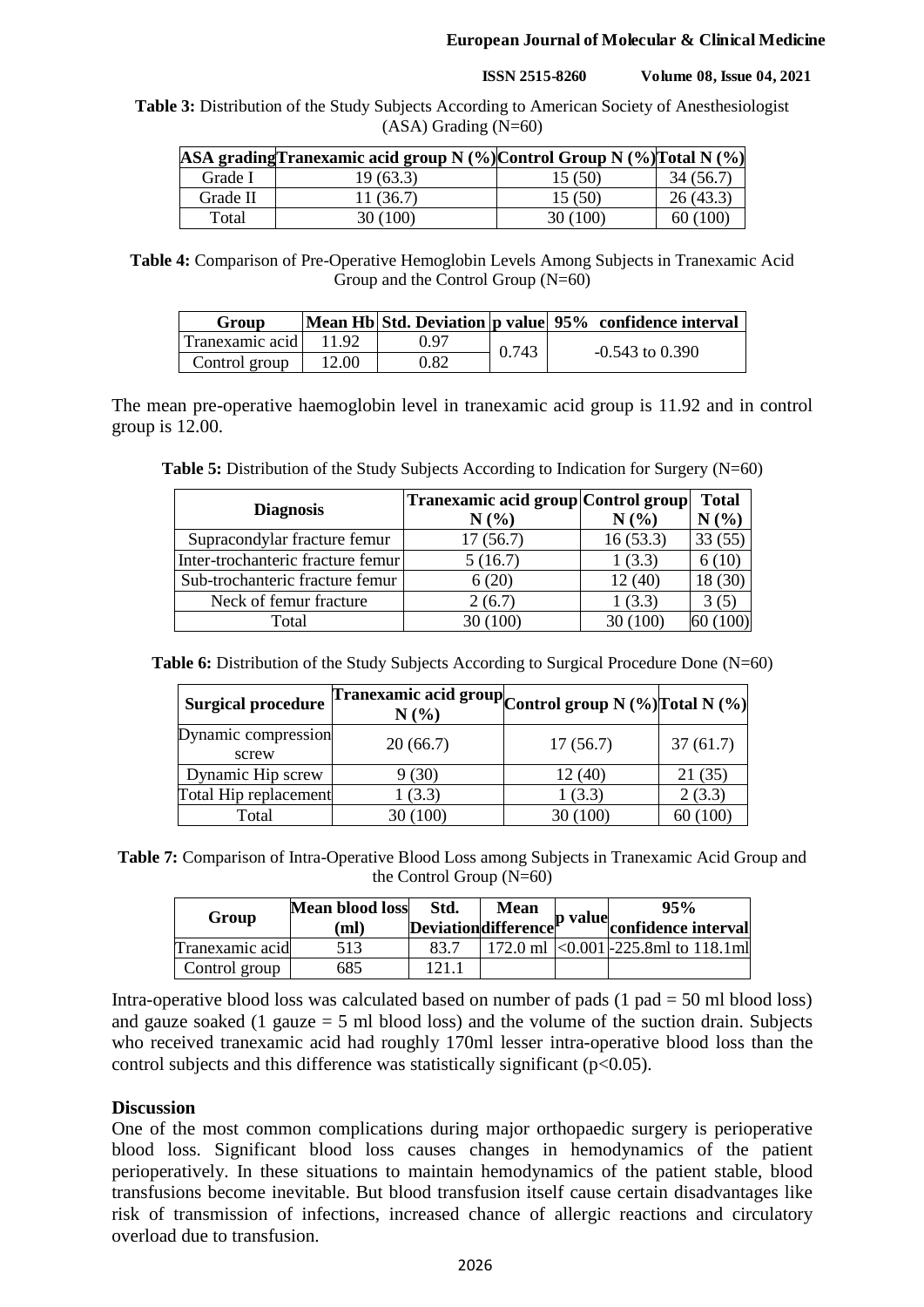#### **ISSN 2515-8260 Volume 08, Issue 04, 2021**

Because of these disadvantages we have to avoid unnecessary blood transfusion. For that we have to reduce blood loss during surgical procedures. Increased fibrinolytic activity is one of the reason for blood loss perioperatively. So the use of an antifibrinolytic drug may cause reduction in perioperative blood loss. One of the most widely used antifibrinolytic is Tranexamic acid. Other antifibrinolytic agents are Epsilon Aminocaproic Acid and Aprotinin. So many studies are conducted to know the efficacy of tranexamic acid in reducing the blood loss.

Elwatidy et al. <sup>[10]</sup> studied about the efficacy and safety of prophylactic large doses of tranexamic acid in spine surgery. This study showed that prophylactic use of large doses of tranexamic acid provides an effective safe and cheap method for reducing blood loss during and after spine operation. It helps in reducing transfusion related complications.

A similar study was conducted by Sadehi *et al*. [11, 12] to see the effect of tranexamic acid on hip fracture surgery. They concluded that tranexamic acid group has significantly lower perioperative blood loss. Benoni G *et al*. [13] studied whether fibrinolytic inhibition with tranexamic acid reduces blood loss and blood transfusion after knee arthroplasty. They did a double blinded study. Their study showed that the blood loss in tranexamic acid group is less compared with the placebo group. Yamasaki *et al*. [14] did a study about whether tranexamic acid reduces postoperative blood loss in cementless total hip arthroplasty. Their study showed that the greatest reduction in blood loss was observed during the first four hours of surgery in the tranexamic acid group. So they concluded that in patients undergoing total hip arthroplasty without cement, preoperative administration of tranexamic acid is associated with decreased postoperative blood loss during the first 24 hours, especially during the first four hours after surgery. Lozano *et al*. [15] studied the effectiveness and safety of tranexamic acid administration during total knee arthroplasty. They concluded that routine administration of tranexamic acid during TKA is associated with 67% reduction in RBC transfusions and in those transfused, with a reduction in the number of units administered. Tranexamic acid treatment was not associated with an increase in thromboembolic complications.

#### **Intraoperative blood loss**

In Tranexamic acid group, mean blood loss was 513ml, and that for contol group was 685ml. Mean difference was 172ml. p value was <0.001. Subjects who received tranexamic acid had roughly 170ml lesser intraoperative blood loss than the control subjects and this difference was statistically significant  $(p<0.05)$ .

## **Postoperative blood loss**

In Tranexamic acid group, mean blood loss according to suction drain was 65.5ml, 60.83ml, 60.33ml in the postoperative  $0<sup>th</sup>$  hr,  $12<sup>th</sup>$  hr,  $24<sup>th</sup>$  hr respectively and that for control group it is 98.0ml, 108.83ml, 102.83ml respectively. Subjects who received tranexamic acid had roughly 120ml lesser postoperative blood loss according to volume of suction drain than the control subjects and this difference was statistically significant.

In tranexamic acid group, the need for blood transfusion was 6.7% and 10% in the intraoperative period and postoperative period respectively and in the control group it is 17% and 50% respectively. It was statistically significant. Hence it can be stated that tranexamic acid can reduce the need for blood transfusion in upto 50% of subjects.

#### **Conclusion**

From the above study it is concluded that the perioperative blood loss and the need for transfusion in major orthopedic surgeries can be effectively reduced by using Tranexamic acid.

#### **References**

- 1. Hunt BJ. The current place of tranexamic acid in the management of bleeding. Anaesthesia. 2015;70(1):50- 53, e18. Doi: 10.1111/anae.12910.
- 2. Tengborn L, Blomback M, Berntorp E. Tranexamic acid-an old drug still going strong and making a revival. Thromb Res. 2015;135(2):231-242.